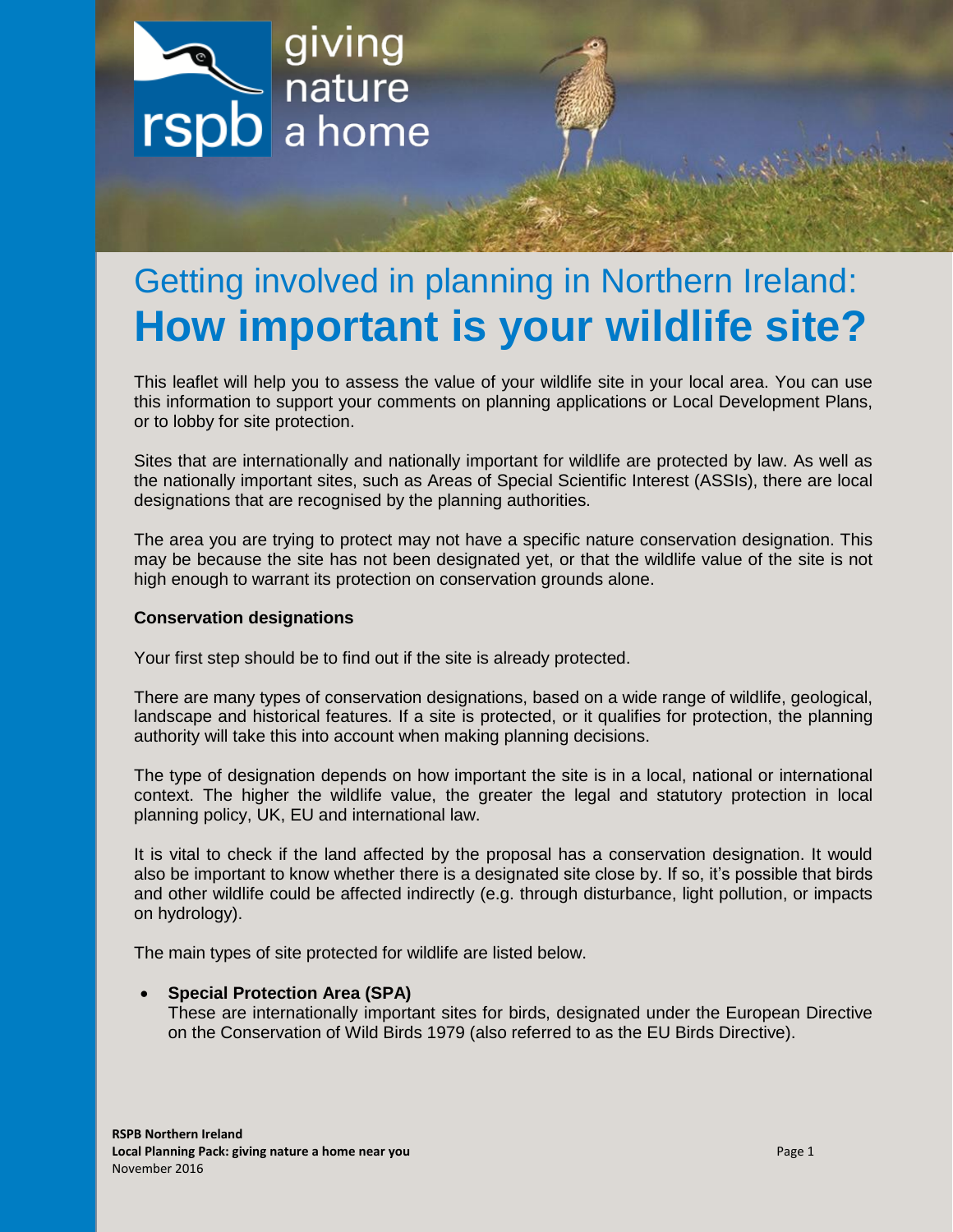**Special Areas of Conservation (SAC)**

The European Directive on the conservation of Natural Habitats and of Wild Flora and Fauna 1992 (the EU Habitats Directive) requires the protection of these sites for threatened habitats and species.

- **Area of Special Scientific Interest (ASSI)**  These are nationally important wildlife sites protected under law by the Environment (NI) Order 2002.
- **National Nature Reserve (NNR)**  Reserves are set aside and managed for conservation purposes, with protection under the Nature Conservation and Amenity Lands (NI) Order 1985.
- **Marine Conservation Zone (MCZ)** These are sites designated for the conservation of marine species and habitats protected under the Marine Act (NI) 2013.
- **Site of Local Nature Conservation Importance (SLNCI) and Local Nature Reserve (LNR)**

Local sites are protected in part from development by policies in the Area Plans/Local Development Plans.

The international and national sites can be found on the NIEA website. Local sites are mapped both in the Area Plans, obtainable from the Department for Infrastructure website and the Local Development Plans are available from your local council.

If a site has a conservation designation, it is worth finding out why the site was designated. For instance, was it because of important wintering wading bird flocks or because of a geological formation? If a planning proposal is likely to affect the reasons for designation, it is important to mention this in your letter of objection. Generally, a site with a conservation designation is easier to defend than a site with none.

National sites and local sites are protected by policies under Natural Heritage in the Strategic Planning Policy Statement (SPSS). Development which would harm those sites is not permitted unless there are development reasons which outweigh the value of the site. In that instance, appropriate measures should also be taken to minimise and compensate for impacts.

International sites in Northern Ireland are protected by the Conservation (Natural habitat etc) Regulations (NI) 1995. If development is proposed which may affect an international site, an 'Article 6' assessment must be completed. If this shows that the site will be adversely affected by the development, or cannot prove that it won't be, then the development can only proceed if there are no alternative suggestions and there are imperative reasons of overriding public interest' (IROPI). The Government also has to ensure that appropriate habitats are created in compensation.

### **The wildlife value of your site**

If there is no designation but you are convinced that the site is valuable for wildlife, then you can lobby for its protection.

If you believe this is the case, you should provide as much information on the site to lobby for designation as an ASSI or as a SLNCI. You can also lobby for SLNCI designation by commenting on the draft Local Development Plan (see our leaflet "*How to get involved with Local Development Plans"*).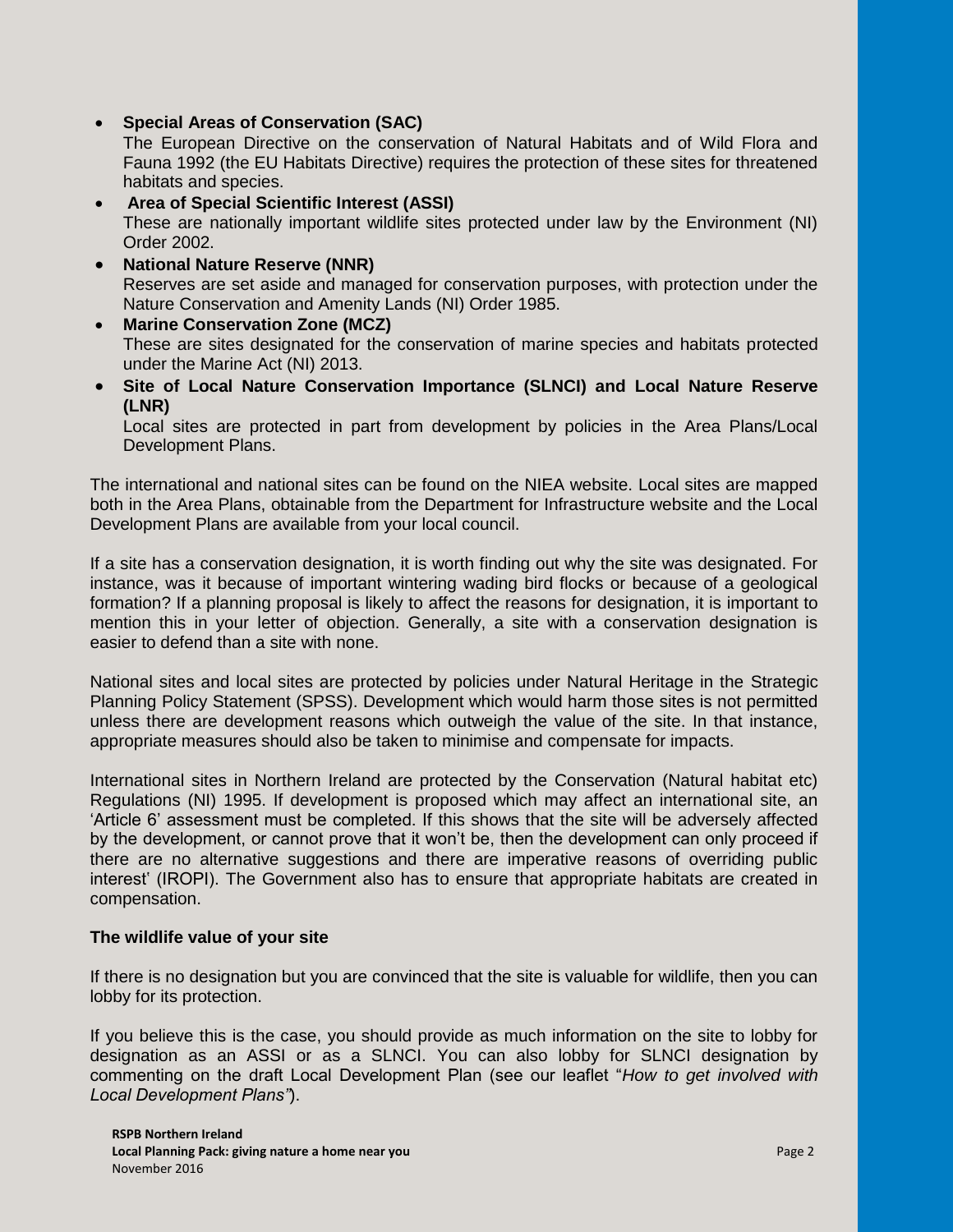To achieve this, you will almost certainly need time for data collection and considerable support from local wildlife organizations and the local biodiversity officer (LBO) (if your Council has one). You will need clear, scientifically gathered evidence to show that the site meets the relevant criteria.

You can request records held by The Centre for Environmental Data and Recording (CEDaR) at the Ulster Museum.

### **Surveying your site**

If you decide to do your own survey, perhaps because there are no traceable records for the site, there are a few useful guidelines to follow.

- Make sure that you have the permission of the landowner if the land is not public.
- Ideally, try to visit the site several times during the year to find out when it has the most wildlife interest. Winter can be important, and spring and autumn are significant for migrating birds. Regular recording is the most valuable means of surveying.
- Always include the date, time, and location or Ordnance Survey grid reference.
- You should also document how you obtained information on any bird or other animal. For example, did you see or hear it? Was it breeding on site? Was it feeding, or did you find tracks? Soft ground, mud or snow cover can be good for detecting footprints, which along with droppings can be useful to identify mammals.
- Making a note of any unusual weather conditions could also prove useful.
- You should take care when surveying the site not to disturb any wildlife. Disturbing some species is a criminal offence (see our leaflets "*Protecting birds from development"* and "*Protecting other wildlife from development"*).

The best time to survey for breeding birds or flowering plants is early spring to late summer in the early morning or evening.

Try to record the following:

- Birds, especially protected species such as barn owls and kingfishers.
- Butterflies and dragonflies.
- Mammals, especially badgers and bats, all of which are protected species.
- Reptiles and amphibians.
- Ponds, streams and boggy areas, as they are normally rich in wildlife.
- Native woodland, particularly with mature trees.
- Big bushy hedgerows, noting the presence of mature trees.
- Different types of plants try to find out their names, especially if you think they are rare or important plants.

Any such information can then be sent to the Department of Agriculture, Environment and Rural Affairs (DAERA) and will then be forwarded to the relevant department within the Northern Ireland Environment Agency (NIEA) for further investigation.